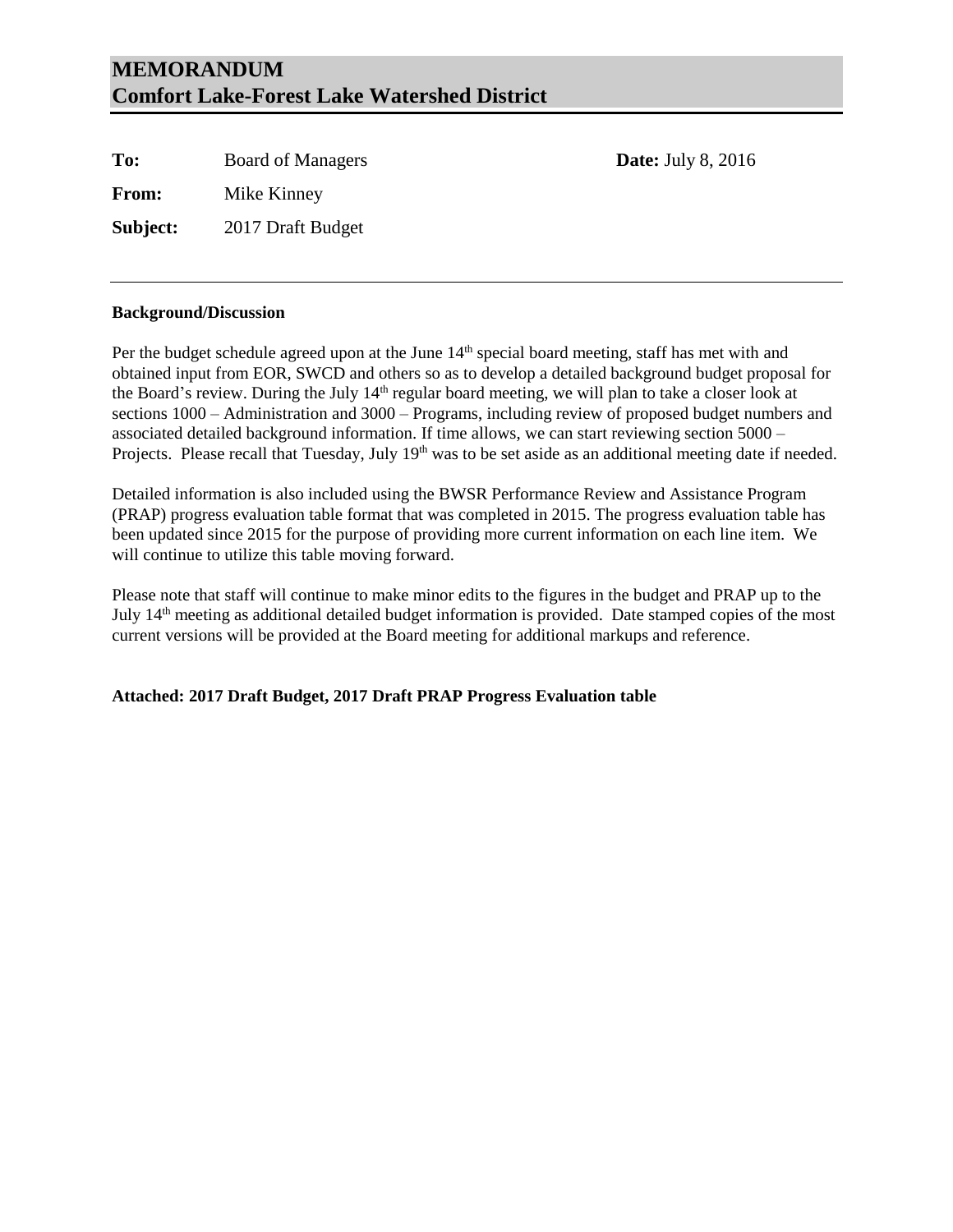# Budget Overview

| \$801,511 | \$122,500 | \$846,113 | \$470,994 | \$2,240,063 |
|-----------|-----------|-----------|-----------|-------------|

| <b>Budget Category</b>       | <b>Account</b><br><b>Number</b>                   | <b>WMP Code</b> | <b>Budget Item</b>                                 | <b>2016 WMP</b> | 2016 Grants    | 2016 Other<br>Inc. | 2016 Total<br><b>Budget</b> | 2016<br>Projected<br>Yearend | l Encumbered l | <b>2017 WMP</b> | 2017 Est.<br><b>Grants</b> | 2017 Est.<br>Other Inc. | 2017<br>Ongoing | <b>2017 New</b><br><b>Items</b> | 2017 Total  |
|------------------------------|---------------------------------------------------|-----------------|----------------------------------------------------|-----------------|----------------|--------------------|-----------------------------|------------------------------|----------------|-----------------|----------------------------|-------------------------|-----------------|---------------------------------|-------------|
| <b>1000 - ADMINISTRATIVE</b> |                                                   | 1000            | <b>ADMINISTRATION</b>                              | \$214,770       | \$0            | \$0                | \$264,400                   | \$279,243                    | <b>SO</b>      | \$227,849       | SO.                        | SO.                     | \$225,024       | \$24,115                        | \$248,084   |
|                              | $1 - 001$                                         | 1001            | <b>BOARD ADMINISTRATION</b>                        | 26.337          |                |                    | 24.700                      | 22.520                       |                | 27.941          |                            |                         | 30.193          | 1.055                           | 30,193      |
|                              | $1 - 002$                                         | 1002            | <b>GENERAL OFFICE EXPENSES</b>                     | 24.165          |                |                    | 75,000                      | 65.885                       |                | 25.636          |                            |                         | 57.412          | 11.060                          | 68,472      |
|                              | $1 - 003$                                         | 1003            | <b>GENERAL ADMINISTRATIVE</b>                      | 164,268         |                |                    | 97,700                      | 75,971                       |                | 174,272         |                            |                         | 70,419          | - ೧                             | 70,419      |
|                              | $1 - 004$<br><b>PROFESSIONAL SERVICES</b><br>1004 |                 |                                                    |                 |                |                    | 67,000                      | 114,868                      |                | N/A             |                            |                         | 67,000          | 12,000                          | 79,000      |
|                              |                                                   |                 |                                                    |                 |                |                    |                             |                              |                |                 |                            |                         |                 |                                 |             |
| 3000 - PROGRAMS              |                                                   | 3000            | <b>PROGRAMS</b>                                    | \$490,582       | \$24,000       | \$25,000           | \$634.980                   | \$495,970                    | \$0            | \$24,478        | \$24.000                   | \$80,000                | \$366,837       | \$175,970                       | \$646,807   |
|                              | $3 - 001$                                         | 3001            | DISTRICT RULES AND RULEMAKING                      | 6,955           |                | $\Omega$           | 19,312                      | 16,816                       | $\Omega$       | $\Omega$        |                            | $\Omega$                | 8,760           | $\Omega$                        | 8,760       |
|                              | $3 - 002$                                         | 3002            | PERMITTING                                         | 25,504          | $\Omega$       | $\overline{0}$     | 58,800                      | 89,807                       | $\Omega$       | $\Omega$        |                            | 55,000                  | 42.833          | $\Omega$                        | 97,833      |
|                              | $3 - 003$                                         | 3003            | <b>MONITORING &amp; DATA ASSESSMENT</b>            | 65.244          | $\Omega$       | 0 <sup>1</sup>     | 117,133                     | 118.613                      | $\Omega$       | $\Omega$        | $\Omega$                   | $\Omega$                | 10,172          | 29,000                          | 39,172      |
|                              | $3 - 004$                                         | 3004            | NON-POINT SOURCE POLLUTION ABATEMENT               | 313,583         | $\Omega$       | $\overline{0}$     | 175,007                     | 40,958                       | $\Omega$       | 18,508          | $\Omega$                   | $\overline{0}$          | 132,298         | $\Omega$                        | 132,298     |
|                              | $3 - 005$                                         | 3005            | <b>EDUCATION AND OUTREACH</b>                      | 33,504          | 24,000         | 25,000             | 109,620                     | 111,956                      | 0 <sup>1</sup> | $\Omega$        | 24,000                     | 25,000                  | 69,883          | 10,000                          | 128,883     |
|                              | $3 - 006$                                         | 3006            | TECH. RESOURCE SHARING/INTERAGENCY COMMUN.         | 11,014          | $\Omega$       | $\overline{0}$     | 56,140                      | 35,567                       | $\Omega$       | $\Omega$        |                            | $\overline{0}$          | 32,661          | 4,000                           | 36,661      |
|                              | $3-007$                                           | 3007            | <b>RESEARCH</b>                                    | 28,982          | $\overline{0}$ | $\overline{0}$     | 18,200                      | 1,965                        | 0 <sup>1</sup> | $\Omega$        | $\Omega$                   | $\overline{0}$          | 7,433           | 80,000                          | 87,433      |
|                              | $3 - 008$                                         | 3008            | MEASUREMENT OF PROGRESS                            | 5,796           | $\Omega$       | $\overline{0}$     | 7.248                       | 2,105                        | 0 <sup>1</sup> | 5,970           | $\Omega$                   | $\overline{0}$          | 2,347           | 5,970                           | 8,317       |
|                              | $3 - 009$                                         | 3009            | <b>GRANT RESEARCH &amp; PREPARATION</b>            |                 | $\Omega$       | $\overline{0}$     | 18.160                      | 37.853                       | $\Omega$       | $\Omega$        |                            | $\Omega$                | 47.214          | $\Omega$                        | 47,214      |
|                              | $3 - 010$                                         | 3010            | <b>OPERATION &amp; MAINTENANCE - DISTRICT WIDE</b> | $\Omega$        | $\Omega$       | $\overline{0}$     | 55,360                      | 40,331                       | $\Omega$       | $\Omega$        | $\Omega$                   | $\Omega$                | 13,236          | 47.000                          | 60,236      |
|                              |                                                   |                 |                                                    |                 |                |                    |                             |                              |                |                 |                            |                         |                 |                                 |             |
| 5000 - PROJECTS              |                                                   | 5000            | <b>PROJECTS</b>                                    | \$2,040,932     | \$561,091      | \$42,500           | \$1,339,941                 | \$869,067                    | \$333,495      | \$16,391        | \$777.511                  | \$42,500                | \$254,251       | \$270,909                       | \$1,345,171 |
|                              | $5 - 100$                                         | 5100            | <b>FLOODPLAIN</b>                                  |                 |                | $\overline{0}$     |                             |                              |                | $\Omega$        |                            | $\Omega$                | $\Omega$        |                                 | $\Omega$    |
|                              | $5 - 200$                                         | 5200            | <b>LAKES</b>                                       | 1,897,616       | 326,449        | 42,500             | 960,956                     | 784,121                      | 233,495        | $\Omega$        | 320,199                    | 42,500                  | 172,648         | 254,518                         | 789,865     |
|                              | $5 - 300$                                         | 5300            | <b>STREAMS</b>                                     | 50,000          | $\Omega$       | $\overline{0}$     | 18,012                      | 3,856                        | $\Omega$       | $\Omega$        |                            | $\overline{0}$          | 17,739          | $\Omega$                        | 17,739      |
|                              | $5 - 400$                                         | 5400            | <b>WETLANDS</b>                                    | 927             | 234,642        | $\overline{0}$     | 183,547                     | 54,723                       | 100,000        | $\Omega$        | 457,312                    | $\overline{0}$          | 46,651          | $\overline{0}$                  | 503,963     |
|                              | $5 - 500$                                         | 5500            | <b>UPLAND RESOURCES</b>                            |                 | $\Omega$       | $\overline{0}$     | 870                         | 1.114                        | $\Omega$       | $\Omega$        | $\Omega$                   | $\Omega$                | 1.043           | $\Omega$                        | 1,043       |
|                              | 5-600                                             | 5600            | <b>GROUNDWATER</b>                                 | 17,389          | $\Omega$       | $\overline{0}$     | $\Omega$                    |                              | $\Omega$       | 16,391          |                            | $\Omega$                | 3,651           | 16,391                          | 20,042      |
|                              | 5-700                                             | 5700            | PUBLIC EDUCATION                                   | $\Omega$        | $\Omega$       | $\Omega$           | $\Omega$                    |                              | $\Omega$       | $\Omega$        | $\Omega$                   | $\Omega$                | $\Omega$        | $\Omega$                        | $\Omega$    |
|                              | 5-800                                             | 5800            | INTERAGENCY COMMUNICATION                          | $\Omega$        | $\Omega$       | $\overline{0}$     | 19,862                      | 9,425                        | $\Omega$       | $\Omega$        | $\Omega$                   | $\Omega$                | 6,651           | $\Omega$                        | 6,651       |
|                              | 5-900                                             | 5900            | <b>LAND ACQUISITION AND MANAGEMENT</b>             | 75,000          | $\Omega$       | $\Omega$           | 156,693                     | 15,827                       | $\Omega$       | $\Omega$        | $\Omega$                   | $\Omega$                | 5.868           | $\Omega$                        | 5,868       |
|                              |                                                   |                 |                                                    |                 |                |                    |                             |                              |                |                 |                            |                         |                 |                                 |             |

#### **\$2,746,284 \$585,091 \$67,500 \$2,239,321 \$1,644,280 \$333,495 \$268,718 \$801,511 \$122,500 \$846,113 \$470,994 \$2,240,063**

**\$2,509,765**

**^Approved 2016 budget amount (calc. errors)**



**TOTAL BUDGET**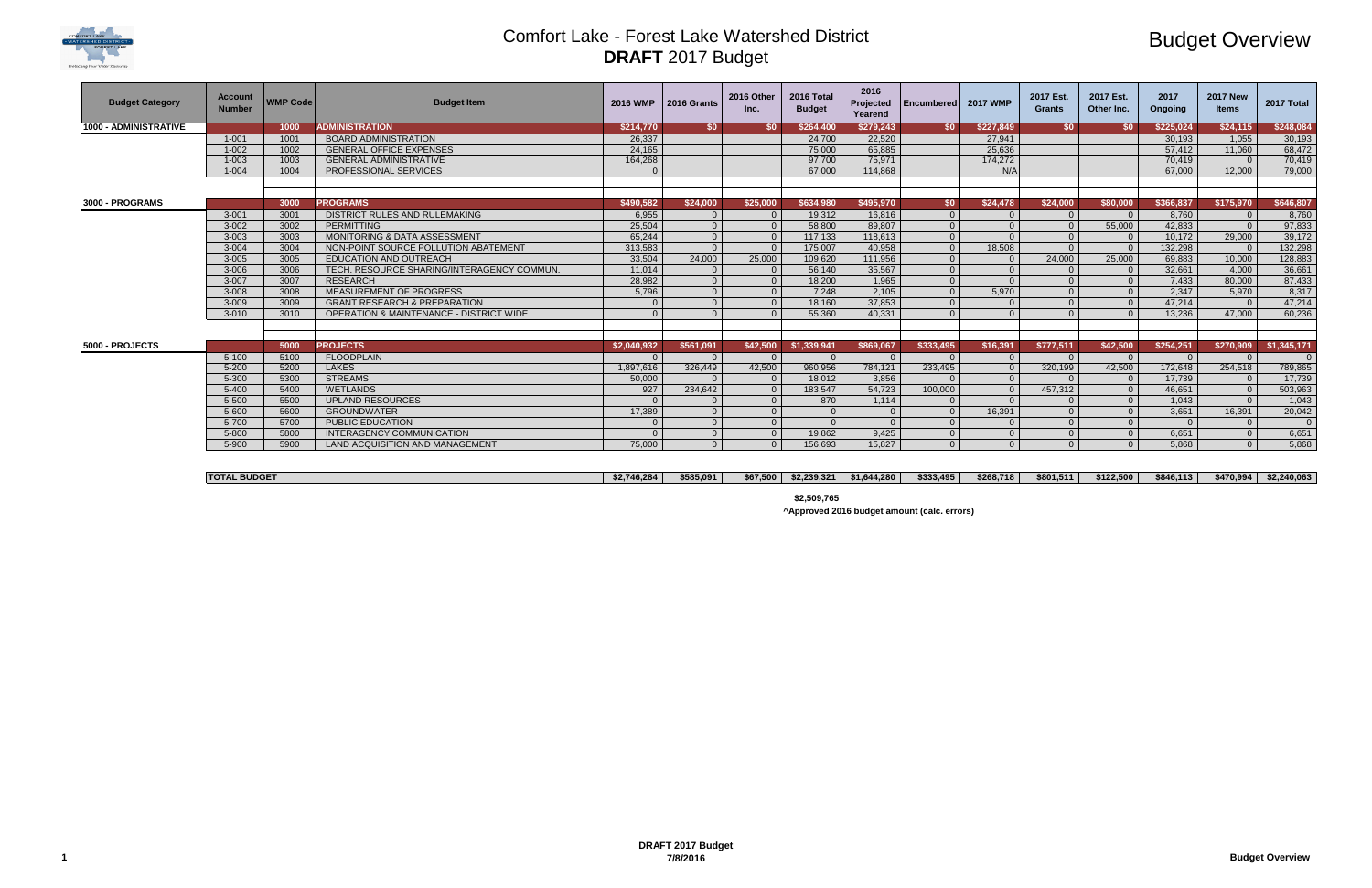

# 1000 - Administration

<sup>1</sup> ad for CAC member travel expense reimbursement (workshop/event attendance)

arge, AiTech,<br>lase (laptops, monitors), GIS, Adobe software, Microsoft, Smartsheet

mit inspections, cost-share visits), \$2,000 for admin (meetings with county/SWCD's etc)

| <b>Account</b><br><b>Number</b> | <b>WMP Code</b> | <b>Budget Item</b>                                 | 2016 Total<br><b>Budget</b> | 2016<br>Projected<br>Yearend | <b>2017 WMP</b> | 2017<br>Ongoing | <b>2017 New</b><br><b>Items</b> | 2017 Total | Comments                                                                                                             |
|---------------------------------|-----------------|----------------------------------------------------|-----------------------------|------------------------------|-----------------|-----------------|---------------------------------|------------|----------------------------------------------------------------------------------------------------------------------|
|                                 | 1001            | <b>Board Administration</b>                        | \$24,700                    | \$22,520                     | \$27,941        | \$30,193        | \$1,055                         | \$30,193   |                                                                                                                      |
| 1-001-4800                      |                 | <b>Advisory Committee</b>                          | 500                         |                              |                 | 500             |                                 | 500        | Used for meeting supplies/expenses, could be used for CAC member travel expense reimburseme                          |
| 1-001-4330                      |                 | <b>Annual Audit</b>                                | 7,200                       | 7,950                        |                 | 8,000           |                                 | 8,000      | Per agreement with auditor                                                                                           |
| $1 - 001 - 4245$                |                 | <b>MAWD Dues</b>                                   | 2,400                       | 2,307                        |                 | 2,880           |                                 | 2,880      | Projection based on 2015/2016 rising trend in taxable market value                                                   |
| 1-002-4245                      |                 | <b>LMC Dues</b>                                    | 1,500                       |                              |                 | 1,775           |                                 | 1,775      | Based on 2015 dues (no increase expected for 2017)                                                                   |
| 1-001-4270                      |                 | Insurance (LMCIT and workers comp)                 | 4,000                       | 225                          |                 | 4,000           |                                 | 4,000      | Liability & workers comp                                                                                             |
| 1-001-4000                      |                 | Managers Per Diem & Payroll Tax                    | 8.000                       | 11,250                       |                 | 12,038          |                                 | 12,038     | Based on 30 meetings, 5 managers, \$75 per diem                                                                      |
| $1 - 001 - 4010$                |                 | <b>Manager Expenses</b>                            | 1,000                       |                              |                 | 1,000           |                                 | 1,000      | Travel & accomodations for MAWD Annual Meeting etc.                                                                  |
|                                 | 2017 new        | Managers Training/Conferences                      |                             |                              |                 |                 | 1,055                           | 1,055      | Registration fees (\$185 ea. For MAWD Annual Meeting, additional \$\$ for other training)                            |
|                                 |                 |                                                    |                             |                              |                 |                 |                                 |            |                                                                                                                      |
|                                 | 1002            | <b>General Office Expenses</b>                     | \$75,000                    | \$65,885                     | \$25,636        | \$57,412        | \$11,060                        | \$68,472   |                                                                                                                      |
| 1-002-4240                      |                 | Cell Phone/office phone/internet/Web Hosting       | 3,300                       | 6,689                        |                 |                 |                                 |            | Verizon, Midcontinent, Bufflehead web hosting charge, AiTech,                                                        |
| 1-002-4203                      |                 | Computer Supplies/Software/IT Support              | 15,000                      | 12,853                       |                 | 5,408           | 7,060                           | 12,468     | Bufflehead IT support, computer equipment purchase (laptops, monitors), GIS, Adobe software, Mi                      |
| 1-002-4635                      |                 | Copier (lease)                                     | 5,000                       | 4,228                        |                 | 5,000           |                                 | 5,000      |                                                                                                                      |
| 1-002-4200                      |                 | <b>General Office/Meeting Supplies</b>             | 7,000                       | 1,800                        |                 | 2,000           |                                 | 2,000      | Consumables (pens, paper, refreshments)                                                                              |
| 1-002-4245                      |                 | Dues/Fees/subscriptions                            | 400                         | 144                          |                 | 400             |                                 | 400        | Newspaper subscriptions                                                                                              |
| 1-002-4265                      |                 | Conferences & Workshops/Staff Training & Education | 2,300                       | 1,392                        |                 | 4,000           |                                 | 4,000      | Registration fees (\$1,000/employee)                                                                                 |
| 1-002-4320                      |                 | Staff Expenses/Travel (Mileage)                    | 6,000                       | 4,651                        |                 | 6,000           |                                 | 6,000      | \$4,000 for programs/projects mileage (project visits, permit inspections, cost-share visits), \$2,000 for admin (mo |
| 1-002-4280                      |                 | Postage                                            | 700                         | 416                          |                 | 700             |                                 | 700        | Administrative postage (monthly checks, admin mailers etc)                                                           |
| 1-002-4208                      |                 | Printing                                           | 1,500                       | 129                          |                 | 1,500           |                                 | 1,500      | Printing for board/admin related items (i.e. district newsletter for all residents, budget hearings)                 |
| 1-002-4290                      |                 | <b>Notices</b>                                     | 700                         | 731                          |                 | 700             |                                 | 700        | Legal notices for board/admin related items (i.e. budget hearings)                                                   |
| 1-002-4210                      |                 | <b>Office Rent</b>                                 | 27,000                      | 24,824                       |                 | 25,404          |                                 | 25,404     | Contracted rent (\$1,167/mo) plus projected CAM (\$950/mo)                                                           |
| 1-002-4220                      |                 | Office Improvements/Furniture & Fixtures           | $\Omega$                    | 2,000                        |                 |                 | 4,000                           | 4,000      | Inventory (e.g. desks, TV, carpet, tables, chairs etc)                                                               |
| 1-002-4300                      |                 | Utilities/Office Upkeep                            | 6,000                       | 5,981                        |                 | 6,200           |                                 | 6,200      | Electric, cleaning/rug service, City of Forest Lake utility bill                                                     |
| 1-002-4295                      |                 | <b>Bank Fees</b>                                   | 100                         | 48                           |                 | 100             |                                 | 100        |                                                                                                                      |
|                                 |                 |                                                    |                             |                              |                 |                 |                                 |            |                                                                                                                      |
|                                 | 1003            | <b>General Administration</b>                      | \$97,700                    | \$75,971                     | \$174,272       | \$70,419        |                                 | \$70,419   |                                                                                                                      |
| 1-003-4100                      |                 | Salary (Administrator)-General Admin.              | 25,000                      | 32,422                       |                 | 28,168          |                                 | 28,168     | District Administrator salary for Administrative work only (includes PERA, Payroll Taxes & Benefits)                 |
| 1-003-4335                      |                 | <b>Professional Administrative Services</b>        | 32.000                      | 3,259                        |                 | 42.252          |                                 | 42.252     | Other District staff salaries for Administrative work only (includes PERA, Payroll Taxes & Benefits)                 |
|                                 |                 |                                                    |                             |                              |                 |                 |                                 |            |                                                                                                                      |
|                                 | 1004            | <b>Professional Services</b>                       | \$67,000                    | \$114,868                    | N/A             | \$67,000        | \$12,000                        | \$79,000   |                                                                                                                      |
| 1-004-4330                      |                 | CPA/bookkeeping                                    | 10.000                      | 25.723                       |                 | 10.000          |                                 | 10,000     | 2017 ongoing figure based on contract                                                                                |
| 1-004-4337                      |                 | <b>Consultant/Professional Services</b>            | $\Omega$                    |                              |                 | $\Omega$        | 12,000                          | 12,000     | Keystone Waters minutes, grants, outreach services                                                                   |
| 1-004-4500                      |                 | Consulting engineer                                | 36,000                      | 48,643                       |                 | 36,000          |                                 | 36,000     | 2017 ongoing                                                                                                         |
| 1-004-4410                      |                 | Legal                                              | 21,000                      | 40,502                       |                 | 21,000          |                                 | 21,000     | 2017 ongoing                                                                                                         |
|                                 |                 |                                                    |                             |                              |                 |                 |                                 |            |                                                                                                                      |

| \$264.400<br>\$225.024<br>\$24,115<br><b>ADMINISTRATION</b><br>\$279.243<br>\$227.849<br><b>TOTAL</b> |  |  |  |           |
|-------------------------------------------------------------------------------------------------------|--|--|--|-----------|
|                                                                                                       |  |  |  | 248.084ءَ |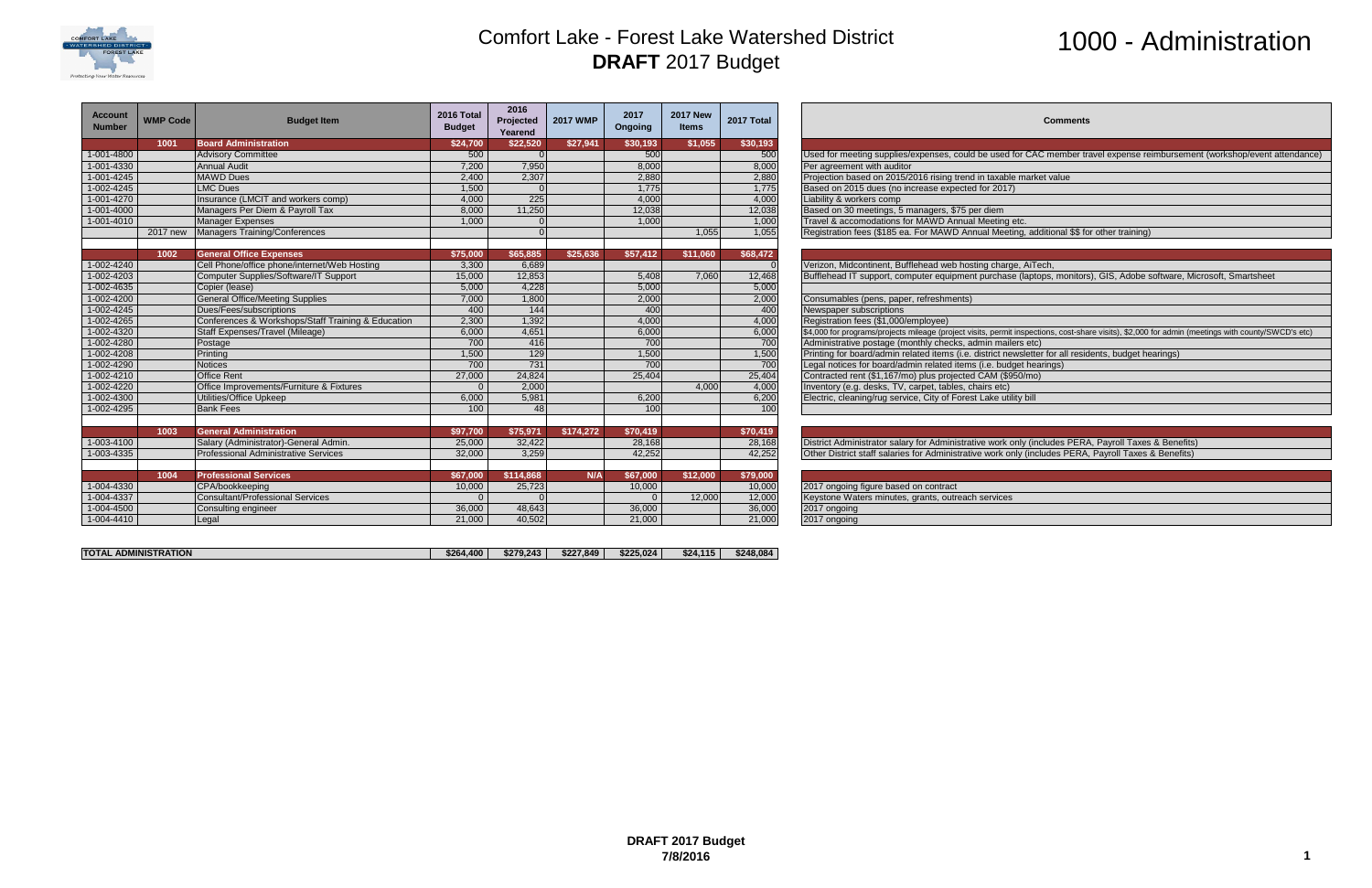

# 3000 - Programs

| <b>Account</b><br><b>Number</b> | <b>WMP Code</b> | Timeframe        | <b>Budget Item</b>                                                             |                  | 2016 WMP   2016 Grants | 2016 Other<br>Inc. | 2016 Total<br><b>Budget</b> | 2016<br>Projected<br>Yearend | <b>2017 WMP</b> | 2017 Est.<br>Grants | 2017 Est.<br>Other Inc. | 2017<br>Ongoing  | <b>2017 New</b><br>Items | 2017 Total        | <b>Comments</b>                                                                                                                                                                           |
|---------------------------------|-----------------|------------------|--------------------------------------------------------------------------------|------------------|------------------------|--------------------|-----------------------------|------------------------------|-----------------|---------------------|-------------------------|------------------|--------------------------|-------------------|-------------------------------------------------------------------------------------------------------------------------------------------------------------------------------------------|
| Various                         |                 |                  | Administrative Program Support (Staff Management/Coord. Total)                 | 6,955            |                        |                    | 59,884                      | 95,832                       |                 |                     |                         | 145,729          | $\overline{0}$           | 145,729           |                                                                                                                                                                                           |
| $3 - 001$                       | 3001            |                  | <b>District Rules and Rulemaking</b>                                           | 6,955            | $\overline{0}$         |                    | 19,312                      | 16,816                       |                 |                     |                         | 8,760            | $\mathbf{0}$             | 8,760             |                                                                                                                                                                                           |
| 3-001-4100                      |                 |                  | Staff Management of Prog                                                       |                  |                        |                    | 4,312                       | 5,520                        |                 |                     |                         | 6,260            |                          | 6,260             |                                                                                                                                                                                           |
| $3-001-A$                       | 3001A           | Annual           | <b>Ongoing Initiatives</b>                                                     | 1.159            |                        |                    | 15,000                      | 11,296                       |                 |                     |                         | 2,500            |                          | 2,500             | Ongoing regular questions/tasks                                                                                                                                                           |
| $3-001-B$                       | 3001B           |                  | very other yea Rule Implementation Review                                      | 5,796            |                        |                    |                             | <b>TBD</b>                   |                 |                     |                         |                  | <b>TBD</b>               |                   | Rule revisions + Biofiltration guidance document                                                                                                                                          |
| $3 - 002$                       | 3002            |                  | <b>Permitting</b>                                                              | 25,504           | $\Omega$               |                    | 58,800                      | 89,807                       |                 |                     | 55,000                  | 42,833           | $\Omega$                 | 97,833            |                                                                                                                                                                                           |
| 3-002-4100                      |                 |                  | Staff Management of Permitting                                                 |                  |                        |                    | 8,800                       | 11,266                       |                 |                     |                         | 17,833           |                          | 17,833            |                                                                                                                                                                                           |
| $3-002-A$<br>$3-002 - B$        | 3002A<br>3002B  | Annual<br>Annual | <b>Ongoing Initiatives</b>                                                     | 23,185<br>2,319  |                        |                    | 50,000<br>$\Omega$          | 78,541                       |                 |                     | 55,000                  | 25,000           |                          | 80,000            | Based on current permitting track (includes providing comment in municipal variance requests)                                                                                             |
|                                 |                 |                  | Volume Banking Program Oversight                                               |                  |                        |                    |                             |                              |                 |                     |                         |                  |                          |                   |                                                                                                                                                                                           |
| $3 - 003$                       | 3003            |                  | <b>Monitoring &amp; Data Assessment</b>                                        | 65,244           |                        |                    | 117,133                     | 118,613                      |                 |                     |                         | 10,172           | 29,000                   | 39,172            |                                                                                                                                                                                           |
| 3-003-4100                      |                 |                  | Staff Management of Monitoring Program                                         |                  |                        |                    | 5,280                       | 6,760                        |                 |                     |                         | 10,172           |                          | 10,172            |                                                                                                                                                                                           |
| $3-003-A$<br>3-003-C            | 3003A<br>3003C  | Annual           | <b>Ongoing Initiatives</b><br>Every 3 years Comprehensive Data Analysis        | 65,244           |                        |                    | 111,853                     | 111,853                      |                 |                     |                         | <b>TBD</b>       | <b>TBD</b>               |                   | WCD monitoring = \$88,078; EOR review of annual<br>monitoring plan, data, and final report = \$3K EOR:<br>Per CIP                                                                         |
| 3-003-H                         | 3003H           | Periodic         | <b>Wetland Monitoring</b>                                                      |                  |                        |                    |                             |                              |                 |                     |                         |                  | 25,000                   | 25,000            | the company's company's company's<br>. <del>. .</del><br>Bixby Park effectiveness monitoring                                                                                              |
| $3 - 003 - K$                   |                 | Annual           | <b>BMP Effectiveness Monitoring</b>                                            |                  |                        |                    |                             |                              |                 |                     |                         |                  | 4,000                    | 4,000             | Effectiveness monitoring of District installed BMPs (smaller BMPs)                                                                                                                        |
| $3 - 004$                       | 3004            |                  | Non-Point Source Pollution Abatement Grant (cost-share)                        | 313,583          |                        |                    | 175,007                     | 40,958                       | 18,508          |                     |                         | 132,298          |                          | 132,298           |                                                                                                                                                                                           |
| 3-004-4100                      |                 |                  | Staff Management of BMP C-S Program                                            |                  |                        |                    | 7,260                       | 9,295                        |                 |                     |                         | 13,790           |                          | 13,790            |                                                                                                                                                                                           |
| $3-004-A$                       | 3004A           | Annual           | <b>Ongoing Initiatives</b>                                                     | 17,969           |                        |                    | 17,969                      | 17,969                       | 18,508          |                     |                         | 18,508           |                          | 18,508            | Contracts with 2 SWCD's<br>\$\$ for SWCD tech assistance                                                                                                                                  |
| $3-004-B$                       | 3004B           | Annual           | <b>Residential Landowner Grant</b>                                             | 34,778           |                        |                    | 34,778                      | 3,500                        |                 |                     |                         | 15,000           |                          | 15,000            | \$\$ for BMPs                                                                                                                                                                             |
| 3-004-C<br>$3-004-D$            | 3004C<br>3004D  | Annual<br>Annual | Agricultural and Rural BMP Incentives/Cost-Share<br>Commercial/Community Grant | 34,778<br>52,167 |                        |                    | 35,000<br>25,000            | 10,194<br>$\Omega$           |                 |                     |                         | 17,500<br>12,500 |                          | 17,500<br>12,500  | To include potential Bone Lake Diagnostic work                                                                                                                                            |
| 3-004-E                         | 3004E           | Annual           | Municipal Stormwater Remediation Program                                       | 173,891          |                        |                    | 55,000                      | $\overline{0}$               |                 |                     |                         | 55,000           |                          | 55,000            | Cities can apply for this grant for projects that improve water quality (e.g. culvert size/invert inventory for City of Forest                                                            |
|                                 |                 |                  |                                                                                |                  |                        |                    |                             |                              |                 |                     |                         |                  |                          |                   |                                                                                                                                                                                           |
| $3 - 005$<br>3-005-4100         | 3005            |                  | <b>Education and Outreach</b><br>Staff Management/Coord.                       | 33,504           | 24,000                 | 25,000             | 109,620<br>10,120           | 111,956<br>12,956            |                 | 24,000              | 25,000                  | 69,883<br>37,883 | 10,000                   | 128,883<br>37,883 |                                                                                                                                                                                           |
| $3-005-A$                       | 3005A           | Annual           | Ongoing initiatives & EMWREP participation                                     | 19,592           |                        |                    | 30,000                      | 30,000                       |                 |                     |                         |                  |                          |                   | Includes Master Watershed Stewards assistance<br>CAC projects, Increased outreach/communication efforts, Master Watershed Stewards cost-share                                             |
| $3 - 005 - B$                   | 3005B           | Annual           | Summer Boat Launch Monitoring                                                  | 11,593           | 24,000                 | 25,000             | 67,000                      | 67,000                       |                 | 24,000              | 25,000                  | 30,000           |                          | 79,000            |                                                                                                                                                                                           |
| 3-005-C                         | 3005C           |                  | 2012, 2021 Standard Project Signage                                            | $\overline{0}$   |                        |                    | $\Omega$                    |                              |                 |                     |                         |                  | 5,000                    | 5,000             | To develop standard signage for District programs and projects.                                                                                                                           |
| $3 - 005 - D$                   | 3005D           | Annual           | Local student engagement/Chisago Co Children's Water Festival                  | 2,319            |                        |                    | 2,500                       | 2,000                        |                 |                     |                         | 2,000            | 5,000                    | 7,000             | Chisago Co. Childrens Water Festival, Warner Nature Center programs                                                                                                                       |
| $3 - 006$                       | 3006            |                  | <b>Technical Resource Sharing &amp; Interagency Communication</b>              | 11,014           | $\overline{0}$         |                    | 56,140                      | 35,567                       |                 | $\Omega$            |                         | 32,661           | 4,000                    | 36,661            |                                                                                                                                                                                           |
| 3-006-4100                      | 3006A           |                  | Staff Management/Coord                                                         | 2,319            |                        |                    | 8,140<br>10,000             | 10,421                       |                 |                     |                         | 19,561           |                          | 19,561            | Meet with municipalities (Forest Lake, Wyoming, Scandia, Chisago Lakes Twp)                                                                                                               |
| $3-006-A$<br>3-006-C            | 3006C           | Annual<br>Annual | Ongoing Initiatives (Miscellaneous Projects)<br>Modeling (H&H Model Update)    | 5,796            |                        |                    | 25,000                      | 15,145<br>$\Omega$           |                 |                     |                         | 2,500            |                          | 2,500             | Coordination with Sunrise TMDL, Chisago Wtr Plan, Misc. Coord, St. Croix TMDL, MS4<br>\$\$ for surveying effort funded under 3004E, City would pay half. Full effort would cost \$50-100K |
| $3-006-D$                       | 3006D           | Annual           | Geographic Information Systems (GIS)                                           | 2,319            |                        |                    |                             |                              |                 |                     |                         |                  | 4,000                    | 4,000             | GIS license purchase for CLFLWD office                                                                                                                                                    |
| 3-006-E                         | 3006E           | 2011             | District Web Mapper (& WCD BMP/Permit project)                                 | 580              |                        |                    | 3,000                       | $\Omega$                     |                 |                     |                         | 600              |                          | 600               | Webmapper annual fee (\$600)                                                                                                                                                              |
| 3-006-F                         | 3006F           |                  | 2019-2021 Watershed Management Plan Update                                     | $\Omega$         |                        |                    | 10,000                      | 10,000                       |                 |                     |                         | 10,000           |                          | 10,000            | Engineering & Legal expenses for plan update beginning early winter 2016-2017 (considered a minor plan amendmen                                                                           |
| $3 - 007$                       | 3007            |                  | <b>Research</b>                                                                | 28,982           |                        |                    | 18.200                      | 1,965                        |                 |                     |                         | 7.433            | 80,000                   | 87.433            |                                                                                                                                                                                           |
|                                 |                 |                  | Staff Management/Coord.                                                        |                  |                        |                    |                             | $\overline{0}$               |                 |                     |                         | 7,433            |                          | 7,433             |                                                                                                                                                                                           |
| 3-007-A                         | 3007A           | Annual           | Ongoing Initiatives                                                            | 28,982           |                        |                    | 13,200                      | $\Omega$<br>1,965            |                 | <b>TBD</b>          |                         |                  | 75,000<br>5,000          | 75,000            | Deep sediment cores (potentially include invoice from 2016 work)                                                                                                                          |
| 3-007-B                         | 3007B           |                  | <b>New Initiatives</b>                                                         |                  |                        |                    | 5,000                       |                              |                 |                     |                         |                  |                          | 5,000             | Research water reuse systems (e.g. for Gateway Green development, golf course) Look to get grant funds to supplem                                                                         |
| $3 - 008$                       | 3008            |                  | <b>Measurement of Progress</b>                                                 | 5,796            |                        |                    | 7,248                       | 2,105                        | 5,970           | $\Omega$            |                         | 2,347            | 5,970                    | 8,317             | Albert Co<br><b>Section</b><br><b>College</b>                                                                                                                                             |
| 3-008-4100                      |                 |                  | Staff Management/Coord.                                                        |                  |                        |                    | 1,452                       | 1,859                        |                 |                     |                         | 2,347            |                          | 2,347             |                                                                                                                                                                                           |
| 3-008-A                         | 3008A           | Annual           | Ongoing Initiatives                                                            | 5,796            |                        |                    | 5,796                       | 247                          | 5,970           | <b>TBD</b>          |                         |                  | 5,970                    | 5,970             | Review progress toward meeting goals of WMP. Look for BWSR grant.                                                                                                                         |
|                                 | 3009            |                  | <b>Grant Research and Preparation</b>                                          |                  | $\Omega$               |                    | 18,160                      | 37,853                       |                 | $\mathbf{0}$        |                         | 47,214           |                          | 47,214            | ALC: U                                                                                                                                                                                    |
| 3-009-4100                      |                 |                  | Staff Management/Coord.                                                        |                  |                        |                    | 6,160                       | 7,886                        |                 |                     |                         | 17,214           |                          | 17,214            |                                                                                                                                                                                           |
| 3-009-A                         | 3009A           |                  | <b>Ongoing Initiatives</b>                                                     |                  |                        |                    | 12,000                      | 29,967                       |                 |                     |                         | 30,000           |                          | 30,000            | Consultant time to prepare, track and report grant progress, work plan revisions (pre-grant execution, CWF & 319)                                                                         |
| $3 - 010$                       | 3010            |                  | <b>Operation &amp; Maintenance - District Wide</b>                             |                  | $\Omega$               |                    | 55,360                      | 40,331                       |                 | $\mathbf{0}$        |                         | 13,236           | 47,000                   | 60,236            |                                                                                                                                                                                           |
| 3-010-4100                      |                 |                  | Staff Management/Coord.                                                        |                  |                        |                    | 8,360                       | 10,703                       |                 |                     |                         | 13,236           |                          | 13,236            |                                                                                                                                                                                           |
| $3-010-A$                       | 3010A           |                  | Ongoing Initiatives                                                            |                  |                        |                    | 47,000                      | 29,629                       |                 | <b>TBD</b>          |                         |                  | 47,000                   | 47,000            |                                                                                                                                                                                           |
| $3 - 010 -$<br>$3 - 010 -$      |                 |                  | Shields Lake Fish Barrier<br>Forest Lake dam                                   |                  |                        |                    |                             |                              |                 |                     |                         |                  |                          |                   | 20,000<br>Upgrades or retrofit<br>Complete in 2016                                                                                                                                        |
|                                 |                 |                  | Moody Lake aerator                                                             |                  |                        |                    |                             |                              |                 |                     |                         |                  |                          |                   |                                                                                                                                                                                           |
| $3 - 010 -$                     |                 |                  | <b>Bone Lake Fish Barrier</b>                                                  |                  |                        |                    |                             |                              |                 |                     |                         |                  |                          |                   | Nothing other than staff time                                                                                                                                                             |
| $3 - 010 -$                     |                 |                  | JD6                                                                            |                  |                        |                    |                             |                              |                 |                     |                         |                  |                          |                   | Desktop/field investigation<br>10,000                                                                                                                                                     |
| $3 - 010 -$<br>$3 - 010 -$      |                 |                  | BMP / Project Inspections/Maintenance<br>Unplanned activities                  |                  |                        |                    |                             |                              |                 |                     |                         |                  |                          |                   | Regular BMP inspections/maint<br>10,000<br>WD facilities, permitted sites, cost-shared sites, etc.<br>7,000<br>Unplanned                                                                  |
| $3 - 010 -$                     |                 |                  | Vehicle                                                                        |                  |                        |                    |                             |                              |                 |                     |                         |                  |                          |                   |                                                                                                                                                                                           |
|                                 |                 |                  |                                                                                |                  |                        |                    |                             |                              |                 |                     |                         |                  |                          |                   |                                                                                                                                                                                           |
| <b>TOTAL PROGRAMS</b>           |                 |                  |                                                                                | \$490.582        | \$24,000               | \$25,000           | \$634,980                   | \$495,970                    | \$24,478        | \$24,000            | \$80,000                |                  | $$366,837$ $$175,970$    | \$646,807         |                                                                                                                                                                                           |

**Bone Lake Management District** 

Forest Lake Management District

|                                                                                                                                                                                                                                                                                                                                                    | <b>Comments</b>                                                                                  |                                                                                                                                |
|----------------------------------------------------------------------------------------------------------------------------------------------------------------------------------------------------------------------------------------------------------------------------------------------------------------------------------------------------|--------------------------------------------------------------------------------------------------|--------------------------------------------------------------------------------------------------------------------------------|
|                                                                                                                                                                                                                                                                                                                                                    |                                                                                                  |                                                                                                                                |
|                                                                                                                                                                                                                                                                                                                                                    |                                                                                                  |                                                                                                                                |
| Ongoing regular questions/tasks<br>Rule revisions + Biofiltration guidance document                                                                                                                                                                                                                                                                |                                                                                                  |                                                                                                                                |
| Based on current permitting track (includes providing comment in municipal variance requests)                                                                                                                                                                                                                                                      |                                                                                                  |                                                                                                                                |
|                                                                                                                                                                                                                                                                                                                                                    |                                                                                                  |                                                                                                                                |
| Bixby Park effectiveness monitoring<br>Effectiveness monitoring of District installed BMPs (smaller BMPs)                                                                                                                                                                                                                                          | Per CIP                                                                                          | WCD monitoring = \$88,078; EOR review of annual<br>monitoring plan, data, and final report $= $3K EOR$ :                       |
|                                                                                                                                                                                                                                                                                                                                                    |                                                                                                  |                                                                                                                                |
| Contracts with 2 SWCD's                                                                                                                                                                                                                                                                                                                            | \$\$ for SWCD tech assistance<br>\$\$ for BMPs<br>To include potential Bone Lake Diagnostic work |                                                                                                                                |
|                                                                                                                                                                                                                                                                                                                                                    |                                                                                                  | Cities can apply for this grant for projects that improve water quality (e.g. culvert size/invert inventory for City of Forest |
| Includes Master Watershed Stewards assistance                                                                                                                                                                                                                                                                                                      |                                                                                                  |                                                                                                                                |
| CAC projects, Increased outreach/communication efforts, Master Watershed Stewards cost-share                                                                                                                                                                                                                                                       |                                                                                                  |                                                                                                                                |
| To develop standard signage for District programs and projects.<br>Chisago Co. Childrens Water Festival, Warner Nature Center programs                                                                                                                                                                                                             |                                                                                                  |                                                                                                                                |
| Meet with municipalities (Forest Lake, Wyoming, Scandia, Chisago Lakes Twp)<br>Coordination with Sunrise TMDL, Chisago Wtr Plan, Misc. Coord, St. Croix TMDL, MS4<br>\$\$ for surveying effort funded under 3004E, City would pay half. Full effort would cost \$50-100K<br>GIS license purchase for CLFLWD office<br>Webmapper annual fee (\$600) |                                                                                                  | Engineering & Legal expenses for plan update beginning early winter 2016-2017 (considered a minor plan amendmen                |
|                                                                                                                                                                                                                                                                                                                                                    |                                                                                                  |                                                                                                                                |
| Deep sediment cores (potentially include invoice from 2016 work)                                                                                                                                                                                                                                                                                   |                                                                                                  | Research water reuse systems (e.g. for Gateway Green development, golf course) Look to get grant funds to supplem              |
| ÷<br>Review progress toward meeting goals of WMP. Look for BWSR grant.                                                                                                                                                                                                                                                                             | ÷,                                                                                               | ÷.                                                                                                                             |
|                                                                                                                                                                                                                                                                                                                                                    |                                                                                                  |                                                                                                                                |
|                                                                                                                                                                                                                                                                                                                                                    |                                                                                                  | Consultant time to prepare, track and report grant progress, work plan revisions (pre-grant execution, CWF & 319)              |
|                                                                                                                                                                                                                                                                                                                                                    |                                                                                                  |                                                                                                                                |
| Upgrades or retrofit<br>Complete in 2016                                                                                                                                                                                                                                                                                                           | 20,000                                                                                           |                                                                                                                                |
| Nothing other than staff time<br>Desktop/field investigation<br>Regular BMP inspections/maint<br><b>Unnlanned</b>                                                                                                                                                                                                                                  | 10,000<br>10,000<br>7.000                                                                        | WD facilities, permitted sites, cost-shared sites, etc.                                                                        |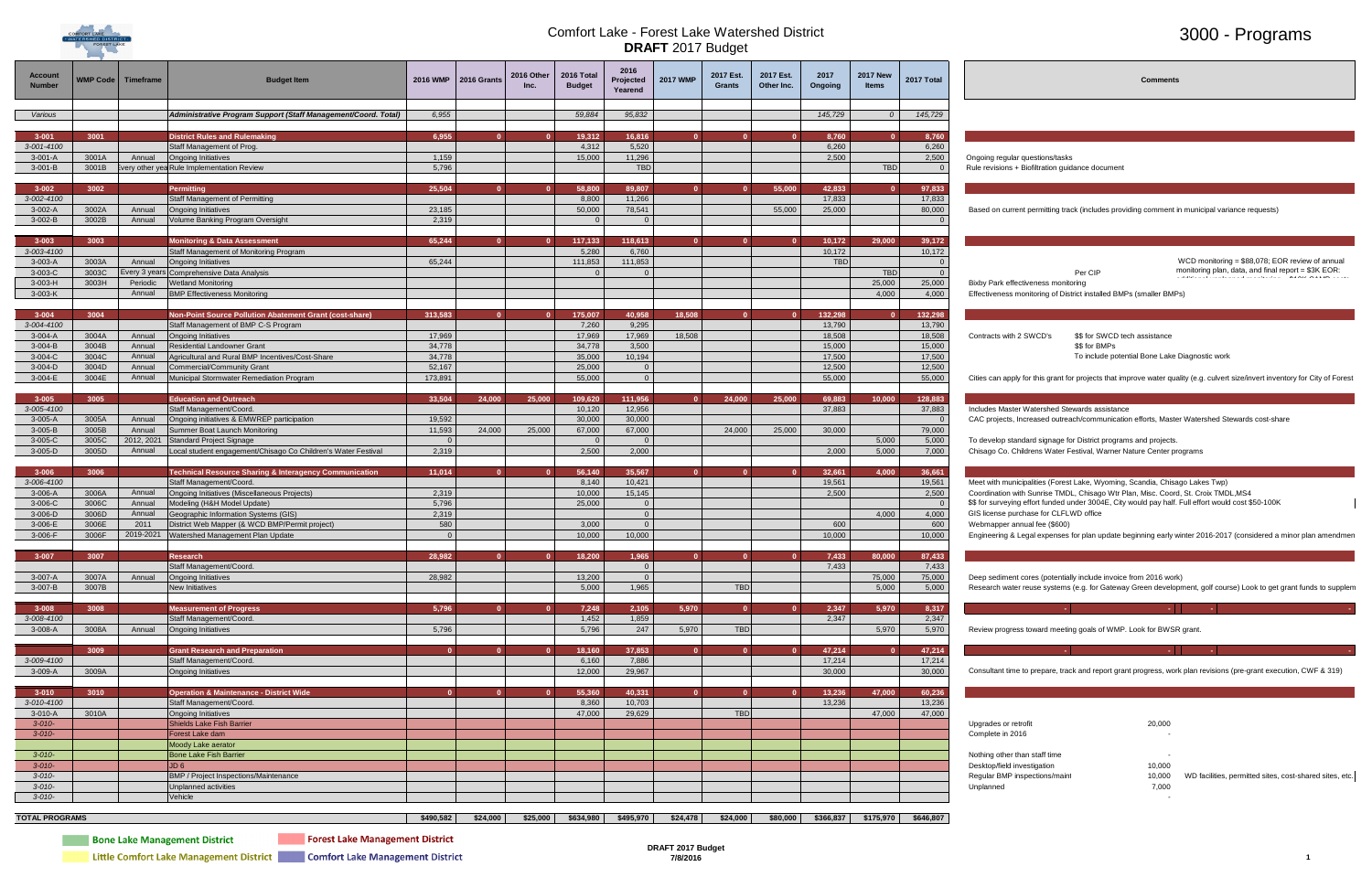

## 5000 - Projects

| Comments                                                                                                                                                      |  |  |
|---------------------------------------------------------------------------------------------------------------------------------------------------------------|--|--|
|                                                                                                                                                               |  |  |
|                                                                                                                                                               |  |  |
|                                                                                                                                                               |  |  |
|                                                                                                                                                               |  |  |
| Rolled into projects in other parts of WMP                                                                                                                    |  |  |
|                                                                                                                                                               |  |  |
|                                                                                                                                                               |  |  |
| Per workplan analysis - ZM sampler implementation, invasive species pilot control project - carp harvest options, Sylvan Lake                                 |  |  |
| ZM sampler plate replacement                                                                                                                                  |  |  |
| Stationary boat cleaning units, signage at Comfort/Bone. Garbage/compost upkeep<br>GPS to dev. GIS layer for WD and LGU use, i.e., ordinance violations, mgmt |  |  |
| Consultant time for program administration/planning                                                                                                           |  |  |
| Small assessment of sites for stormwater impact fund                                                                                                          |  |  |
| Carp management/harvest options evaluation - trapping/baiting options, commercial harvester alternatives; Research/risk ass                                   |  |  |
| Consider after watershed loads are addressed (Moody Lk wetland rehabilitation implementation)                                                                 |  |  |
| \$\$ for SMU or BWS to conduct fish surveys                                                                                                                   |  |  |
| Additional feasibility in 2016-2017                                                                                                                           |  |  |
| Year 1 of multi-year BMP implementation efforts                                                                                                               |  |  |
| TBD based on spending analysis (Delin, Assessment, Control of EWM and CLP)                                                                                    |  |  |
| Continued monitoring of carp population with possibility of future harvest                                                                                    |  |  |
| Includes BWS and EOR time.                                                                                                                                    |  |  |
| Based on work done for FL                                                                                                                                     |  |  |
| Anticipated                                                                                                                                                   |  |  |
| Included in 2nd phase of Little Comfort monitoring                                                                                                            |  |  |
| 2nd phase of Little Comfort monitoring                                                                                                                        |  |  |
| No action recommended in 2015, \$1K budgeted for survey                                                                                                       |  |  |
| Management strategy/options for rough fish prevention                                                                                                         |  |  |
|                                                                                                                                                               |  |  |
| Keep costs in for now, consider if needed based on results of fisheries work                                                                                  |  |  |
| External load appears to be very high and CLP is well established. Funding for potential treatment after further<br>Consider after diagnostic study           |  |  |
|                                                                                                                                                               |  |  |
| Anticipated as part of larger Shields Lake work                                                                                                               |  |  |
| To be completed in 2016 pending board approval                                                                                                                |  |  |
| Likely implementation through cost-share & education programs                                                                                                 |  |  |
| Point intercept survey                                                                                                                                        |  |  |
| CLP mechanical management & ongoing monitoring                                                                                                                |  |  |
| Assuming grant ends in 2017                                                                                                                                   |  |  |
| Shields CWF grant, street sweeping, feasibility of prioritized projects identified through SWAs and diagnostic w                                              |  |  |
| FL South urban bmps CWF                                                                                                                                       |  |  |
| \$14,632 was in 2015 CIP. Estimate includes GPS locate of each parcel and create GIS layer for WD and LGU use. Use pilot of                                   |  |  |
|                                                                                                                                                               |  |  |
| Point-intercept survey                                                                                                                                        |  |  |
| TBD based on spending analysis (Delin, Assessment, Control of EWM, CLP & FR)                                                                                  |  |  |
| First half grant payments will be carried over to 2017 for construction                                                                                       |  |  |
| BWS and EOR time                                                                                                                                              |  |  |
|                                                                                                                                                               |  |  |
| Will be evaluated within the context of 5220A Volume Control Facility Planning & Design. Will evaluate after<br>BMP effectiveness monitoring of Bixby Park    |  |  |
|                                                                                                                                                               |  |  |
|                                                                                                                                                               |  |  |
| Includes \$360,750 from BWSR CWF grant                                                                                                                        |  |  |
| Point-intercept survey<br>TBD based on spending analysis (Delin, Assessment, Control of EWM and CLP)                                                          |  |  |
|                                                                                                                                                               |  |  |
|                                                                                                                                                               |  |  |
|                                                                                                                                                               |  |  |
|                                                                                                                                                               |  |  |
|                                                                                                                                                               |  |  |
|                                                                                                                                                               |  |  |
|                                                                                                                                                               |  |  |
|                                                                                                                                                               |  |  |
| Small feasibility of shoreline restoration                                                                                                                    |  |  |
|                                                                                                                                                               |  |  |

| <b>Account</b><br><b>Number</b>      | Code    | <b>Timeframe</b>     | Budget Item                                                                                                                                              | 2016 Grants | 2016 Other | 2016 Total<br><b>Budget</b> | 2016<br>Projected<br>Yearend                        | <b>Encumbered</b> | 2017 Est.<br>Grants | 2017 Est.<br>Other Inc. | 2017 Ongoing    | <b>2017 New</b><br>Items | 2017 Total       | <b>Comments</b>                                                                                                                                            |
|--------------------------------------|---------|----------------------|----------------------------------------------------------------------------------------------------------------------------------------------------------|-------------|------------|-----------------------------|-----------------------------------------------------|-------------------|---------------------|-------------------------|-----------------|--------------------------|------------------|------------------------------------------------------------------------------------------------------------------------------------------------------------|
|                                      | Various |                      | Administrative Projects Support (Staff Management/Coord. Total)                                                                                          |             |            | 50,600                      | 78,658                                              |                   |                     |                         | 83,851          |                          | 83,851           |                                                                                                                                                            |
|                                      |         |                      |                                                                                                                                                          |             |            |                             |                                                     |                   |                     |                         |                 |                          |                  |                                                                                                                                                            |
| $5 - 100$                            | 5100    |                      | <b>Floodplain</b>                                                                                                                                        |             |            |                             |                                                     |                   |                     |                         |                 |                          |                  | <b>Contract</b>                                                                                                                                            |
| 5-140-A 5140A                        |         | 2012-2016            | Sunrise River Water Quality/Quantity Regional Stormwater Project                                                                                         |             |            |                             |                                                     |                   |                     |                         |                 |                          |                  |                                                                                                                                                            |
|                                      |         |                      | Staff Management/Coord.                                                                                                                                  |             |            |                             |                                                     |                   |                     |                         |                 |                          |                  | Rolled into projects in other parts of WMP                                                                                                                 |
| $5 - 200$                            | 5200    |                      | Lakes                                                                                                                                                    | 326,449     | 42.500     | 960,956                     | 784,121                                             | 233,495           | 320,199             | 42,500                  | 172,648         | 254,518                  | 789,865          |                                                                                                                                                            |
| 5-200-4100                           |         |                      | Staff Management/Coord.                                                                                                                                  |             |            | 29,115                      | 50,969                                              |                   |                     |                         | 57,248          |                          | 57,248           | Per workplan analysis - ZM sampler implementation, invasive species pilot control project - carp harvest options, Sylvan Lake                              |
| 5-220-F                              |         | 2016 (new item)      | District-wide Zebra Mussel Monitoring                                                                                                                    |             |            | 3,000                       | 621                                                 |                   |                     |                         | 100             |                          | 100              | ZM sampler plate replacement                                                                                                                               |
| 5-220-G                              |         | 2016 (new item)      | District-wide Boat Launch Site Upgrades                                                                                                                  | 1,500       |            |                             | 1,300                                               |                   |                     |                         | 800             | <b>TBD</b>               | 800              | Stationary boat cleaning units, signage at Comfort/Bone. Garbage/compost upkeep                                                                            |
| 5-220-H<br>5-220-E                   |         |                      | 2016 (new item) District-wide Lake Shoreline Inventory Tech Evaluation<br>2016 (new item) District-wide Invasive Species Policy Development & Mgmnt Plan |             |            | 5,000                       | 15,000                                              |                   |                     |                         | 2,000<br>15,000 |                          | 2,000<br>15,000  | GPS to dev. GIS layer for WD and LGU use, i.e., ordinance violations, mgmt<br>Consultant time for program administration/planning                          |
| 5-220-A 5220A                        |         | 2018                 | Volume Control Facility Planning & Design                                                                                                                |             |            |                             |                                                     |                   |                     |                         |                 | 10,000                   | 10,000           | Small assessment of sites for stormwater impact fund                                                                                                       |
| 5-220-C 5220C                        |         | 2017                 | Invasive Species Control Pilot Projects                                                                                                                  |             |            |                             | $\Omega$                                            |                   |                     |                         |                 | 10,000                   | 10,000           | Carp management/harvest options evaluation - trapping/baiting options, commercial harvester alternatives; Research/risk ass                                |
| 5-221-C 5221C                        |         | 2011                 | (Moody) Alum Treatment                                                                                                                                   |             |            |                             | (150)                                               |                   |                     |                         |                 | 7,000                    | 7,000            | Consider after watershed loads are addressed (Moody Lk wetland rehabilitation implementation                                                               |
| $5-221-D$ 5221D                      |         | very other year      | (Moody) Rough Fish Management                                                                                                                            |             |            |                             | 203                                                 |                   |                     |                         |                 | 3,000                    | 3,000            | \$\$ for SMU or BWS to conduct fish surveys                                                                                                                |
| 5-222-B 5222B                        |         | 2012                 | (Bone) Bone Lake Infiltration Basin Planning and Design (SBL07)                                                                                          |             |            | 66,950                      | 432                                                 | 66,518<br>50,000  |                     |                         |                 | 66,518                   | 66,518<br>75,000 | Additional feasibility in 2016-2017                                                                                                                        |
| 5-222-C 5222C<br>5-222-E 5222E       |         | 2013<br>Annual       | (Bone) Bone Lake Infiltration Basin Implementation (SBL07) *misc projects                                                                                | 1,200       |            | 50,000<br>5,000             | _റ_                                                 |                   | 1,200               |                         | <b>TRD</b>      | 75,000                   | 1,200            | Year 1 of multi-year BMP implementation efforts                                                                                                            |
| 5-222-F 5222F                        |         |                      | (Bone) AIS Management<br>Every other year ((Bone) Rough Fish Management                                                                                  |             |            | 10,000                      | 1,742                                               |                   |                     |                         | 5,000           |                          | 5,000            | TBD based on spending analysis (Delin, Assessment, Control of EWM and CLP)<br>Continued monitoring of carp population with possibility of future harvest   |
| 5-222-H 5222H                        |         |                      | ery 5 years, Annul (Bone) Macrophyte & Invasives Survey                                                                                                  |             |            | 5,000                       |                                                     |                   |                     |                         |                 |                          |                  | Includes BWS and EOR time.                                                                                                                                 |
|                                      |         |                      | New   2016 (new item) (Bone) Zebra Mussel Rapid Response                                                                                                 |             |            | 6,000                       | $\overline{0}$                                      |                   |                     |                         | 6,000           |                          | 6,000            | Based on work done for FL                                                                                                                                  |
|                                      |         |                      | New   2016 (new item) (Bone) Lake Vegetation Management Plan Update                                                                                      |             |            | 3,000                       | $\overline{\phantom{0}}$ 0 $\overline{\phantom{0}}$ |                   |                     |                         |                 |                          |                  | Anticipated                                                                                                                                                |
| $5-223-A$ $ 5223A$                   |         | 2017                 | Birch) Phos. Source Assessment & Implementation Plan                                                                                                     |             |            |                             | _റ                                                  |                   |                     |                         |                 |                          |                  | Included in 2nd phase of Little Comfort monitoring                                                                                                         |
| $5 - 225 - A$                        | 5225A   | 2012                 | -ittle Comfort) Phos. Source Assessment & Implementation Plan                                                                                            |             |            | 30,000                      | 7,831                                               | 22,169            |                     |                         | 30,000          |                          | 30,000           | 2nd phase of Little Comfort monitoring                                                                                                                     |
| $5-225-C$ 5225C<br>$5-225-D$   5225D |         | Every other year     | nnual after 2016 (Little Comfort) AIS Management<br>(Little Comfort) Rough Fish Management                                                               |             |            | 1,000<br>5,000              | 1,300<br>4,900                                      |                   |                     |                         |                 | 3,000                    | 3,000            | No action recommended in 2015, \$1K budgeted for survey                                                                                                    |
| $5-226-A$ 5226A                      |         | 2017                 | (Shields) Feasibility Study - Biomanipulation                                                                                                            |             |            |                             |                                                     |                   |                     |                         |                 |                          |                  | Management strategy/options for rough fish prevention                                                                                                      |
| 5-226-B 5226B                        |         | Every other year $ $ | Shields) Rough Fish Management                                                                                                                           |             |            |                             |                                                     |                   |                     |                         |                 |                          |                  | Keep costs in for now, consider if needed based on results of  fisheries work                                                                              |
| 5-226-C 5226                         |         |                      | Annual after 2016 (Shields) AIS Management                                                                                                               |             |            |                             |                                                     |                   |                     |                         |                 |                          |                  | External load appears to be very high and CLP is well established. Funding for potential treatment after furthei                                           |
| 5-226-E 5226                         |         |                      | ery 5 years, Annu (Shields) Macrophyte & Invasives Survey                                                                                                |             |            | 5,000                       |                                                     |                   |                     |                         |                 |                          |                  | Consider after diagnostic study                                                                                                                            |
| 5-226-F 5226A                        |         | 2016                 | Shields) Diagnostic Study & Implementation (208th Street Neighborhood Ponds Maintenance/Impro                                                            |             |            | 10,000                      | 18,166                                              |                   |                     |                         |                 |                          |                  |                                                                                                                                                            |
|                                      |         |                      | 2016 (new item)  (Shields) Lake Vegetation Management Plan                                                                                               |             |            |                             |                                                     |                   |                     |                         |                 |                          |                  | Anticipated as part of larger Shields Lake work                                                                                                            |
| 5-227-A 5227A<br>5-227-B 5227B       |         | 2014<br>2015         | Sylvan) Stormwater and Shoreline BMP Planning<br>(Sylvan) Stormwater and Shoreline BMP Implementation                                                    |             |            | 16,391                      |                                                     |                   |                     |                         |                 |                          |                  | To be completed in 2016 pending board approval                                                                                                             |
| 5-227-D 5227D                        |         |                      | ery 5 years, Annu (Sylvan) Macrophyte & Invasives Survey                                                                                                 |             |            | 6,000                       |                                                     |                   |                     |                         |                 |                          |                  | Likely implementation through cost-share & education programs<br>Point intercept survey                                                                    |
| 5-227-E 5227E                        |         |                      | 2016 (new item) (Sylvan) AIS Management                                                                                                                  |             |            | 4,000                       | 67                                                  |                   |                     |                         | 1,000           |                          | 1,000            | CLP mechanical management & ongoing monitoring                                                                                                             |
| 5-228-A 5228A                        |         | 2016                 | (Forest) Diagnostic Study and Implementation Plan                                                                                                        | 39,375      |            | 80,000                      | 80,000                                              |                   | 15,000              |                         | 15,000          |                          | 30,000           | Assuming grant ends in 2017                                                                                                                                |
| 5-228-B 5228B                        |         | 2018-2020            | Forest) Forest Lake Diagnostic Study Implementation                                                                                                      |             |            |                             |                                                     |                   | 50,000              |                         |                 | 30,000                   | 80,000           | Shields CWF grant, street sweeping, feasibility of prioritized projects identified through SWAs and diagnostic w                                           |
| 5-228-C 52280                        |         | 2017                 | (Forest) Urban Stormwater Retrofit Planning & Design (FL01, FL81)                                                                                        |             |            |                             |                                                     |                   | 150,000             |                         |                 | 50,000                   | 200,000          | FL South urban bmps CWF                                                                                                                                    |
| 5-228-D 5228D                        |         | 2018                 | (Forest) Urban Stormwater Retrofit Implementation (FL01, FL81)                                                                                           |             |            |                             |                                                     |                   |                     |                         |                 |                          |                  | \$14,632 was in 2015 CIP. Estimate includes GPS locate of each parcel and create GIS layer for WD and LGU use. Use pilot                                   |
| 5-228-E 5228E<br>5-228-F 5228F       |         | 2015                 | (Forest) Shoreline Survey<br>very 5 years, Annu (Forest) Macrophyte & Invasives Survey                                                                   |             |            | 7,500                       |                                                     |                   |                     |                         |                 |                          |                  | Point-intercept survey                                                                                                                                     |
| 5-228-G 5228G                        |         | Annual               | (Forest) AIS Management                                                                                                                                  | 22,499      | 42,500     | 150,000                     | 110,660                                             |                   | 22,499              | 42,500                  | TBD             |                          | 64,999           | TBD based on spending analysis (Delin, Assessment, Control of EWM, CLP & FR)                                                                               |
| 5-228-M 5228B1                       |         | 2016-2017            | (Forest) 3rd Lake Pond Implemenation (FL Wetland Treatment Basin)                                                                                        | 81,000      |            | 20,000                      | 15,192                                              | 4,808             | 81,000              |                         | 40,500          |                          | 121,500          | First half grant payments will be carried over to 2017 for construction                                                                                    |
| 5-228-N                              |         |                      | 2016 (new item) (Forest) Update Lake Vegetation Management Plan                                                                                          |             |            | 3,000                       |                                                     |                   |                     |                         |                 |                          |                  | BWS and EOR time                                                                                                                                           |
| $5 - 228 - 0$                        |         |                      | (Forest) Hilo Lane Stormwater Retrofit Project                                                                                                           |             |            |                             | 67,388                                              | 90,000            |                     |                         |                 |                          |                  |                                                                                                                                                            |
| 5-229-B 5229B                        |         | 2012-2016            | (Comfort) Sunrise Regional Stormwater Project Implementation                                                                                             |             |            |                             |                                                     |                   |                     |                         |                 |                          |                  | Will be evaluated within the context of 5220A Volume Control Facility Planning & Design. Will evaluate after<br>BMP effectiveness monitoring of Bixby Park |
| 5-229-D 5229D<br>5-229-E 5229E       |         | 2013<br>2014         | (Comfort) BMP Feasibility Study for District's Tax Forfeited Land<br>(Comfort) BMP Implementation on District's Tax Forfeited Land                       |             |            |                             |                                                     |                   |                     |                         |                 |                          |                  |                                                                                                                                                            |
| 5-229-G 5229G                        |         | 2013-2017            | (Comfort) Bixby Park Stormwater Treatment Implementation                                                                                                 | 180,375     |            | 428,000                     | 400,000                                             |                   |                     |                         |                 |                          |                  | Includes \$360,750 from BWSR CWF grant                                                                                                                     |
| 5-229-H 5229H                        |         |                      | very 5 years, Annu (Comfort) Macrophyte & Invasives Survey                                                                                               |             |            | 5,000                       | $\overline{0}$                                      |                   |                     |                         |                 |                          |                  | Point-intercept survey                                                                                                                                     |
| 5-229-1 52291                        |         |                      | 2016 (new item) (Comfort) AIS Management                                                                                                                 | 500         |            | 4,000                       | 6,498                                               |                   | 500                 |                         | <b>TBD</b>      |                          | 500              | TBD based on spending analysis (Delin, Assessment, Control of EWM and CLP)                                                                                 |
| 5-229-J 5229J                        |         |                      | 2016 (new item) (Comfort) Update Lake Vegetation Management Plan                                                                                         |             |            | 3,000                       | <u>െ</u>                                            |                   |                     |                         |                 |                          |                  |                                                                                                                                                            |
| 5-299-A 5299A                        |         | 2012                 | (Heims) Lake Water Quality Study                                                                                                                         |             |            |                             | 2,000                                               |                   |                     |                         |                 |                          |                  |                                                                                                                                                            |
| 5-299-D 5299D                        |         | 2013                 | (Third) Lake Water Quality Study                                                                                                                         |             |            |                             |                                                     |                   |                     |                         |                 |                          |                  |                                                                                                                                                            |
| 5-299-E 5299E                        |         | 2014<br>2020         | (Fourth) Lake Water Quality Study<br>(Lendt) Lake Water Quality Study                                                                                    |             |            |                             |                                                     |                   |                     |                         |                 |                          |                  |                                                                                                                                                            |
| 5-299-L 5299L                        |         |                      |                                                                                                                                                          |             |            |                             |                                                     |                   |                     |                         |                 |                          |                  |                                                                                                                                                            |
| 5-300 5300                           |         |                      | <b>Streams</b>                                                                                                                                           |             |            | 18,012                      | 3,856                                               |                   |                     |                         | 17,739          |                          | 17,739           | the search of the search of the search                                                                                                                     |
| 5-300-4100                           |         |                      | Staff Management/Coord.                                                                                                                                  |             |            | 3,012                       | 3,856                                               |                   |                     |                         | 2,739           |                          | 2,739            |                                                                                                                                                            |
| 5-340-C 5340C                        |         | 2016                 | (Sunrise) Forest Lake Outlet Channel Design and Restoration                                                                                              |             |            | 15,000                      | $\overline{0}$                                      |                   |                     |                         | 15,000          |                          | 15,000           | Small feasibility of shoreline restoration                                                                                                                 |

**EXECUTE: Bone Lake Management District** 

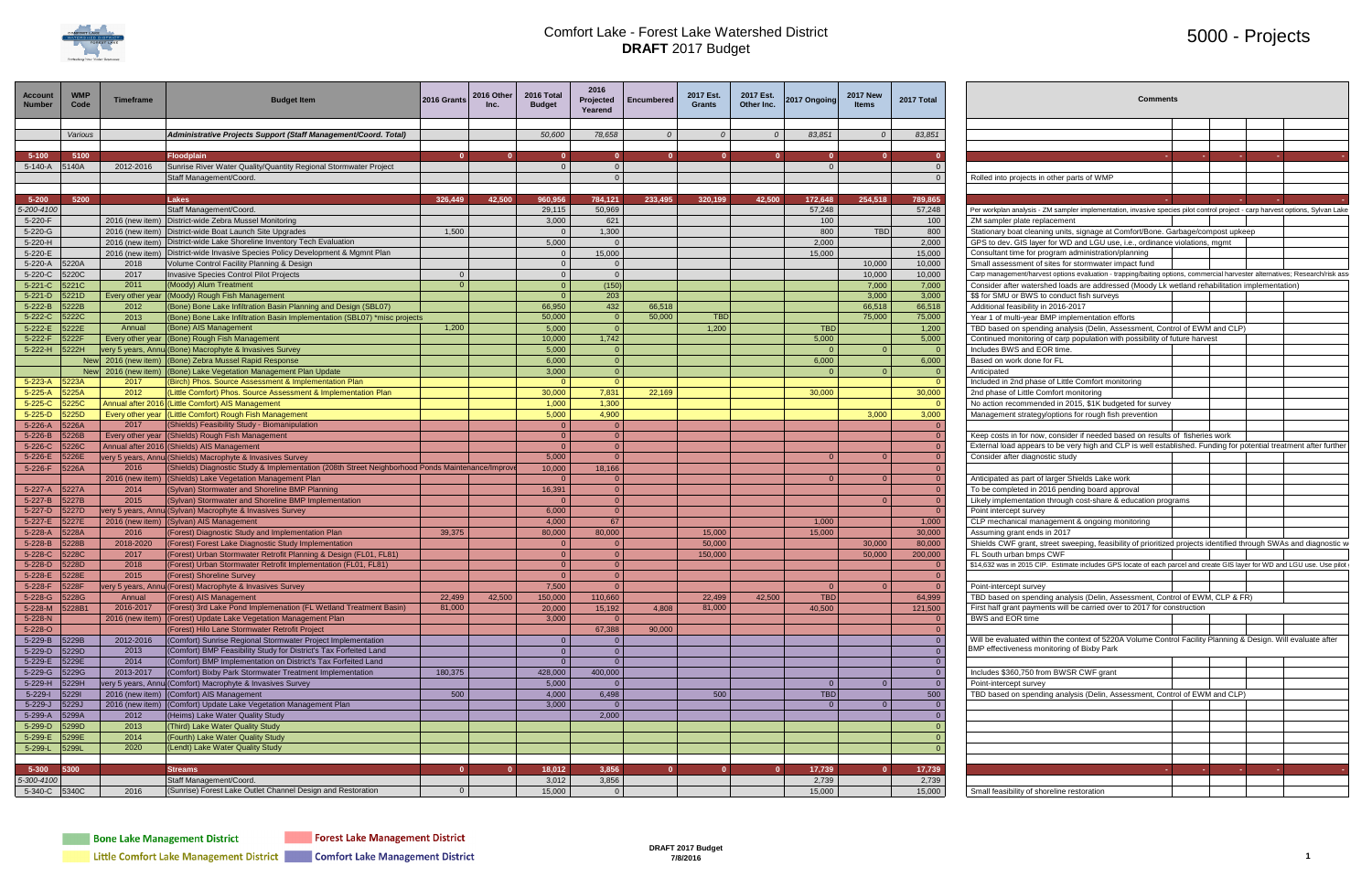

# 5000 - Projects

| <b>Account</b><br><b>Number</b> | <b>WMP</b><br>Code | <b>Timeframe</b> | <b>Budget Item</b>                                                           | 2016 Grants | 2016 Other<br>Inc. | 2016 Total<br><b>Budget</b> | 2016<br><b>Projected</b><br>Yearend | <b>Encumbered</b> | 2017 Est.<br><b>Grants</b> | 2017 Est.<br>Other Inc. | 2017 Onaoina    | <b>2017 New</b><br><b>Items</b> | 2017 Total       | <b>Comments</b>                                                                                           |
|---------------------------------|--------------------|------------------|------------------------------------------------------------------------------|-------------|--------------------|-----------------------------|-------------------------------------|-------------------|----------------------------|-------------------------|-----------------|---------------------------------|------------------|-----------------------------------------------------------------------------------------------------------|
|                                 |                    |                  |                                                                              |             |                    |                             |                                     |                   |                            |                         |                 |                                 |                  |                                                                                                           |
| $5 - 400$                       | 5400               |                  | Wetlands<br>Staff Management/Coord.                                          | 234,642     |                    | 183,547<br>3,547            | 54,723<br>4,723                     | 100,000           | 457,312                    |                         | 46,651<br>6,651 | $\mathbf{0}$                    | 503,963<br>6,651 | <b>Contract</b>                                                                                           |
| $5 - 421 - A$                   | 5421A              | 2011             | (Moody) Wetland Restoration and Cattle Exclusion (NBL12)                     | 214.642     |                    | 150,000                     | 50.000                              | 100.000           | 457.312                    |                         | 40.000          |                                 | 497,312          | Initial design work to be completed in 2016. Grant funds carried forward for 2017 construction.           |
| $5 - 422 - B$                   | 5422B              | 2013             |                                                                              |             |                    |                             |                                     |                   |                            |                         |                 |                                 |                  |                                                                                                           |
|                                 | 5422C              | 2012             | (Bone) Wetland Restoration Feasibility & Design (NBL17)                      |             |                    | $\Omega$                    | $\Omega$                            |                   |                            |                         |                 |                                 |                  |                                                                                                           |
| 5-422-C                         |                    |                  | (Bone) Wetland Restoration (NBL17)                                           |             |                    |                             |                                     |                   |                            |                         |                 |                                 |                  |                                                                                                           |
| $5 - 422 - E$                   | 5422E              | 2014             | (Bone) Wetland Restoration Planning & Design (SBL38)                         |             |                    |                             |                                     |                   |                            |                         |                 |                                 |                  | Did not rank as high as other areas so will evaluate for later project.                                   |
| 5-422-F                         | 5422F              | 2015             | (Bone) Wetland Restoration (SBL38)                                           |             |                    | $\Omega$                    | $\Omega$                            |                   |                            |                         |                 |                                 |                  |                                                                                                           |
|                                 |                    | 2016 (new item)  | (Bone) Wetland Planning & Design (SBL - ALL drainage areas)                  | 20,000      |                    | 30,000                      | $\Omega$                            |                   |                            |                         |                 |                                 |                  | Anticipated work based on cost of Moody L wetland feasibility work                                        |
| $5 - 423 - A$                   | 5423A              | 2014             | (Birch) Wetland Phosphorus Source Assessment (LCL20)                         |             |                    |                             | $\Omega$                            |                   |                            |                         |                 |                                 |                  | To be included in Little Comfort Diagnostic study.                                                        |
| $5 - 423 - B$                   | 5423B              | 2014             | (Birch) Wetland Restoration Design (LCL20)                                   |             |                    |                             | $\Omega$                            |                   |                            |                         |                 |                                 |                  |                                                                                                           |
| $5-423-C$                       | 5423C              | 2015             | (Birch) Wetland Restoration (LCL20)                                          |             |                    |                             |                                     |                   |                            |                         |                 |                                 |                  |                                                                                                           |
|                                 |                    |                  |                                                                              |             |                    |                             |                                     |                   |                            |                         |                 |                                 |                  |                                                                                                           |
| 5-500                           | 5500               |                  | <b>Upland Resources</b>                                                      |             |                    | 870                         | 1.114                               |                   |                            |                         | 1,043           |                                 | 1,043            | <b>Section</b>                                                                                            |
|                                 |                    |                  | Staff Management/Coord.                                                      |             |                    | 870                         | 1,114                               |                   |                            |                         | 1.043           |                                 | 1,043            |                                                                                                           |
| 5-520-A                         | 5520A              | 2015             | Invasive Species Management Plan                                             |             |                    |                             |                                     |                   |                            |                         |                 |                                 | - 0              | To be part of larger AIS Mgmt Plan.                                                                       |
| 5-520-C                         | 5520C              | 2014             | Natural Resources Inventory and Prioritization                               |             |                    |                             |                                     |                   |                            |                         |                 |                                 | $\Omega$         | To be considered for inclusion under 5420A Wetland Inventory                                              |
|                                 |                    |                  |                                                                              |             |                    |                             |                                     |                   |                            |                         |                 |                                 |                  |                                                                                                           |
| 5-600                           | 5600               |                  | Groundwater                                                                  |             |                    |                             |                                     |                   |                            |                         | 3,651           | 16,391                          | 20,042           |                                                                                                           |
|                                 |                    |                  | Staff Management/Coord.                                                      |             |                    |                             | $\Omega$                            |                   |                            |                         | 3,651           |                                 | 3,651            |                                                                                                           |
| 5-620-A                         | 5620A              | 2012             | GW-Dependent Natural Resource Inventory and Review                           |             |                    |                             | $\Omega$                            |                   |                            |                         |                 |                                 | - 0              | Develop an approach with 5420A                                                                            |
| 5-620-B                         | 5620B              | 2014             | GW-Dependent Natural Resource Action Plan                                    |             |                    |                             |                                     |                   |                            |                         |                 |                                 | $\sqrt{ }$       |                                                                                                           |
| 5-627-A                         | 5627A              | 2014             | (Sylvan) Groundwater Protection Feasibility Study                            |             |                    |                             | $\Omega$                            |                   |                            |                         |                 | 16,391                          | 16,391           | Phase 1 to begin in 2016 with surface water study                                                         |
| $5 - 627 - B$                   | 5627B              | 2015             | (Sylvan) Groundwater Protection Implementation                               |             |                    |                             | $\Omega$                            |                   |                            |                         |                 |                                 |                  |                                                                                                           |
| $5 - 628 - A$                   | 5628A              | 2016             | (Forest) GW-Dep. Natural Resource Interpretive Feature Feasibility (FL44)    |             |                    |                             |                                     |                   |                            |                         |                 |                                 |                  | Considered for EMWREP future activity<br>2017 budget                                                      |
| 5-628-B                         | 5628B              | 2017             | (Forest) GW-Dep. Natural Resource Interpretive Feature Implementation (FL44) |             |                    |                             |                                     |                   |                            |                         |                 |                                 |                  |                                                                                                           |
|                                 |                    |                  |                                                                              |             |                    |                             |                                     |                   |                            |                         |                 |                                 |                  |                                                                                                           |
| 5-700                           | 5700               |                  | <b>Public Education</b>                                                      |             |                    |                             |                                     |                   |                            |                         |                 |                                 |                  |                                                                                                           |
| 5-700-4100                      |                    |                  | Staff Management/Coord.                                                      |             |                    |                             |                                     |                   |                            |                         | $\Omega$        |                                 |                  |                                                                                                           |
| 5-720-A                         | 5720A              | 2015/2020        | Education in Public Parks - Land/Water Connection and District Resources     |             |                    |                             | $\Omega$                            |                   |                            |                         |                 |                                 |                  | Coordinate with City, EMWREP, etc.                                                                        |
|                                 |                    |                  |                                                                              |             |                    |                             |                                     |                   |                            |                         |                 |                                 |                  |                                                                                                           |
| 5-800                           | 5800               |                  | <b>Interagency Communication</b>                                             |             |                    | 19,862                      | 9,425                               |                   |                            |                         | 6,651           |                                 | 6,651            |                                                                                                           |
| 5-800-4100                      |                    |                  | Staff Management/Coord.                                                      |             |                    | 7,362                       | 9,425                               |                   |                            |                         | 6.651           |                                 | 6,651            |                                                                                                           |
| 5-820-A                         | 5820A              | <b>NA</b>        | Watershed District Administration and Technical Resource Sharing             |             |                    | 12,500                      |                                     |                   |                            |                         |                 |                                 |                  | Ongoing coordinated work from joint BCWD, CMSCWD & CLFLWD meeting                                         |
|                                 |                    |                  |                                                                              |             |                    |                             |                                     |                   |                            |                         |                 |                                 |                  |                                                                                                           |
| 5-900                           | 5900               |                  | <b>Land Acquisition and Management</b>                                       |             |                    | 156.693                     | 15.827                              |                   |                            |                         | 5.868           |                                 | 5.868            |                                                                                                           |
| 5-900-4100                      |                    |                  | Staff Management/Coord.                                                      |             |                    | 6,693                       | 8,570                               |                   |                            |                         | 5,868           |                                 | 5,868            |                                                                                                           |
| 5-920-A                         | 5920A              | Annual           | Land Acquisition and Management                                              |             |                    | 150,000                     | 7,258                               |                   |                            |                         |                 |                                 |                  | Will Carry Over 2015 funds if not spent; anticipated for use in Moody and/or Bone Lake drainage areas for |
|                                 |                    |                  |                                                                              |             |                    |                             |                                     |                   |                            |                         |                 |                                 |                  | identified project sites                                                                                  |

| 17 New<br><b>Items</b> | 2017 Total        |                                                                                                           | <b>Comments</b> |             |  |  |  |  |  |  |  |  |
|------------------------|-------------------|-----------------------------------------------------------------------------------------------------------|-----------------|-------------|--|--|--|--|--|--|--|--|
|                        |                   |                                                                                                           |                 |             |  |  |  |  |  |  |  |  |
| $\mathbf{0}$           | 503,963           |                                                                                                           |                 |             |  |  |  |  |  |  |  |  |
|                        | 6,651             |                                                                                                           |                 |             |  |  |  |  |  |  |  |  |
|                        | 497,312           | Initial design work to be completed in 2016. Grant funds carried forward for 2017 construction.           |                 |             |  |  |  |  |  |  |  |  |
|                        | $\Omega$          |                                                                                                           |                 |             |  |  |  |  |  |  |  |  |
|                        | $\Omega$          |                                                                                                           |                 |             |  |  |  |  |  |  |  |  |
|                        | $\overline{0}$    | Did not rank as high as other areas so will evaluate for later project.                                   |                 |             |  |  |  |  |  |  |  |  |
|                        | $\overline{0}$    |                                                                                                           |                 |             |  |  |  |  |  |  |  |  |
|                        | $\overline{0}$    | Anticipated work based on cost of Moody L wetland feasibility work                                        |                 |             |  |  |  |  |  |  |  |  |
|                        | $\overline{0}$    | To be included in Little Comfort Diagnostic study.                                                        |                 |             |  |  |  |  |  |  |  |  |
|                        | $\mathbf{0}$      |                                                                                                           |                 |             |  |  |  |  |  |  |  |  |
|                        | $\mathbf{0}$      |                                                                                                           |                 |             |  |  |  |  |  |  |  |  |
|                        |                   |                                                                                                           |                 |             |  |  |  |  |  |  |  |  |
| $\mathbf{0}$           | 1,043             |                                                                                                           |                 |             |  |  |  |  |  |  |  |  |
|                        | 1,043<br>$\Omega$ |                                                                                                           |                 |             |  |  |  |  |  |  |  |  |
|                        | $\Omega$          | To be part of larger AIS Mgmt Plan.<br>To be considered for inclusion under 5420A Wetland Inventory.      |                 |             |  |  |  |  |  |  |  |  |
|                        |                   |                                                                                                           |                 |             |  |  |  |  |  |  |  |  |
| 16,391                 | 20,042            |                                                                                                           |                 |             |  |  |  |  |  |  |  |  |
|                        | 3,651             |                                                                                                           |                 |             |  |  |  |  |  |  |  |  |
|                        | $\mathbf 0$       | Develop an approach with 5420A                                                                            |                 |             |  |  |  |  |  |  |  |  |
|                        | $\Omega$          |                                                                                                           |                 |             |  |  |  |  |  |  |  |  |
| 16,391                 | 16,391            | Phase 1 to begin in 2016 with surface water study                                                         |                 |             |  |  |  |  |  |  |  |  |
|                        | $\Omega$          |                                                                                                           |                 |             |  |  |  |  |  |  |  |  |
|                        | 0                 | Considered for EMWREP future activity.                                                                    |                 | 2017 budget |  |  |  |  |  |  |  |  |
|                        | $\mathbf{0}$      |                                                                                                           |                 |             |  |  |  |  |  |  |  |  |
|                        |                   |                                                                                                           |                 |             |  |  |  |  |  |  |  |  |
| $\mathbf{0}$           | $\mathbf{0}$      |                                                                                                           |                 | ٠           |  |  |  |  |  |  |  |  |
|                        | 0                 |                                                                                                           |                 |             |  |  |  |  |  |  |  |  |
|                        | $\overline{0}$    | Coordinate with City, EMWREP, etc.                                                                        |                 |             |  |  |  |  |  |  |  |  |
|                        |                   |                                                                                                           |                 |             |  |  |  |  |  |  |  |  |
| $\bf{0}$               | 6,651             |                                                                                                           |                 |             |  |  |  |  |  |  |  |  |
|                        | 6,651             |                                                                                                           |                 |             |  |  |  |  |  |  |  |  |
|                        | $\Omega$          | Ongoing coordinated work from joint BCWD, CMSCWD & CLFLWD meeting                                         |                 |             |  |  |  |  |  |  |  |  |
|                        |                   |                                                                                                           |                 |             |  |  |  |  |  |  |  |  |
| $\mathbf{0}$           | 5,868             |                                                                                                           |                 |             |  |  |  |  |  |  |  |  |
|                        | 5,868             |                                                                                                           |                 |             |  |  |  |  |  |  |  |  |
|                        | $\Omega$          | Will Carry Over 2015 funds if not spent: anticipated for use in Moody and/or Bone Lake drainage areas for |                 |             |  |  |  |  |  |  |  |  |

| <b>TOTAL PROJECTS</b> | \$561,091 | \$42.500 | \$1.339.941 | \$869,067 | \$333.495 | \$777.511 | \$42.500 | \$254.251 | \$270,909 | \$1,345,171 |
|-----------------------|-----------|----------|-------------|-----------|-----------|-----------|----------|-----------|-----------|-------------|

Forest Lake Management District

**College**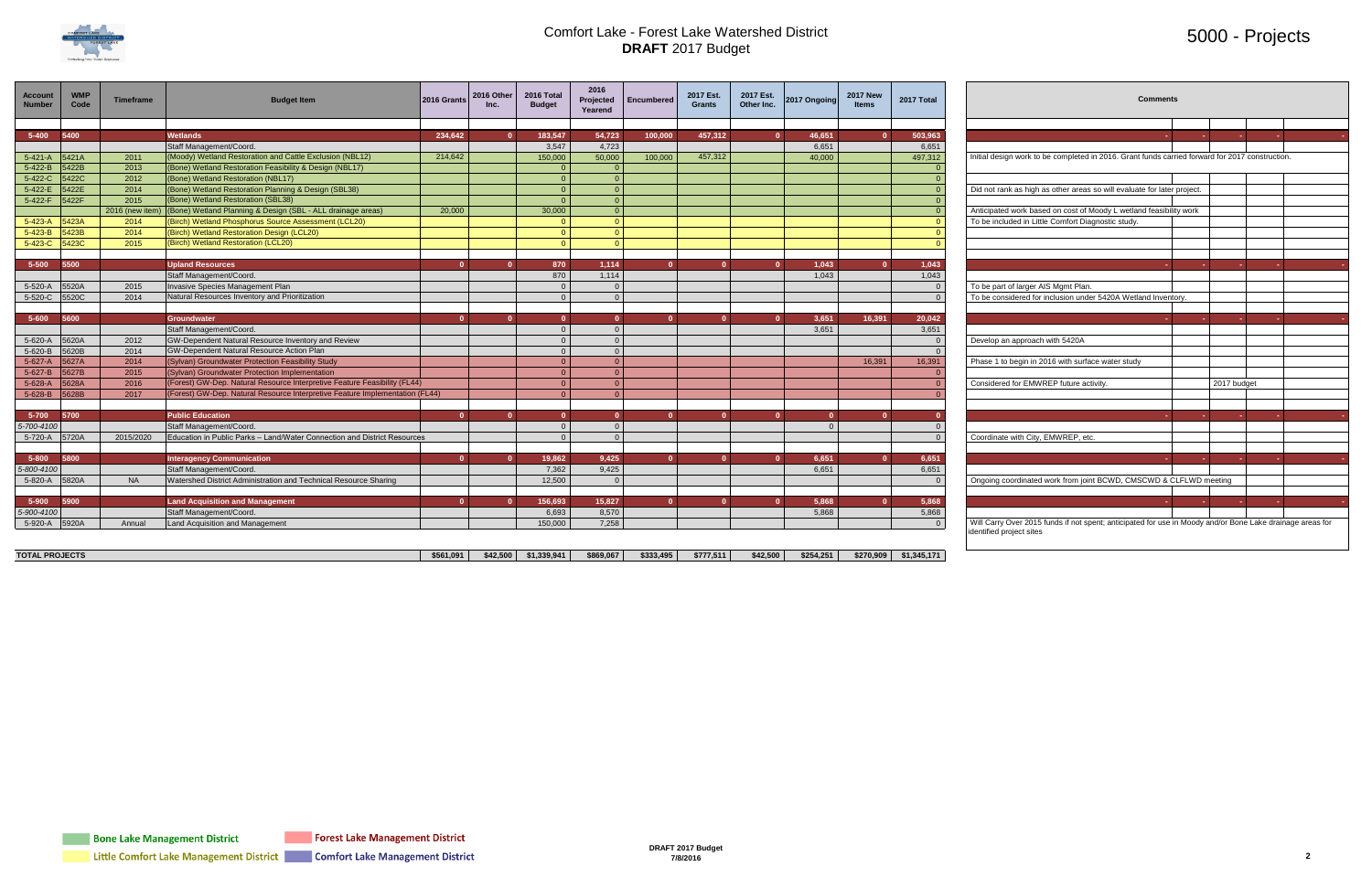

# **CLFLWD Grant Summary Sheet 2013-2016**

| 2016 CLFLWD Grants & Other Income |                                     |                                                            | Grant                   |                        |    |                     |                       |                          |
|-----------------------------------|-------------------------------------|------------------------------------------------------------|-------------------------|------------------------|----|---------------------|-----------------------|--------------------------|
| <b>Agency</b>                     | Program                             | <b>Description</b>                                         | Lake                    | <b>Request/Contrib</b> |    | <b>Match Amount</b> | <b>In-Kind Amount</b> | <b>Total Grant Award</b> |
| <b>BWSR</b>                       | Clean Water Fund (CWF)              | Forest Lake Wetland Treatment Basin Implemer Forest Lake   |                         | 162,000                | -S | 40,500              |                       | 162,000                  |
| <b>BWSR</b>                       | Clean Water Fund (CWF)              | Moody Lake Wetland Rehabilitation                          | Moody Lake              | 429,284                | -S | 107,321             |                       | 429,284                  |
| <b>BWSR</b>                       | Clean Water Fund (CWF)              | Bone Lake Conservation Practices and Infiltratid Bone Lake |                         | 552,187                | -S | 138,047             |                       |                          |
| <b>BWSR</b>                       | Clean Water Fund (CWF)              | Drained Wetland Inventory Project                          | District-Wide           | 40,000                 |    | 10,000              |                       |                          |
| <b>Washington County</b>          | <b>AIS Prevention RFP</b>           | <b>Watercraft Inspections</b>                              | Forest Lake             | 31,000                 |    |                     |                       | 24,000                   |
| <b>Washington County</b>          | <b>AIS Prevention RFP</b>           | Flowering Rush                                             | Forest Lake             | 27,600                 |    |                     |                       | 17,500                   |
| <b>Washington County</b>          | <b>AIS Prevention RFP</b>           | <b>Boat Launch Improvements</b>                            | Forest Lake             | 22,050                 |    |                     |                       | 1,500                    |
| <b>DNR</b>                        | <b>AIS Control Projects</b>         | CLP, FR & EWM Treatment                                    | Forest Lake             | 4,999                  |    |                     |                       | 4,999                    |
| <b>DNR</b>                        | <b>AIS Control Projects</b>         | <b>CLP &amp; EWM Treatment</b>                             | Comfort Lake            | 500                    |    |                     |                       | 500                      |
| <b>DNR</b>                        | <b>AIS Control Projects</b>         | CLP & EWM Treatment                                        | Bone Lake               | 1,500                  |    |                     |                       | 1,200                    |
| <b>DNR</b>                        | Watercraft Inspections by DNR staff | <b>Watercraft Inspections</b>                              | Forest, Bone, Comfort   | 6,000                  |    |                     |                       |                          |
| EPA, PCA                          | CWA Section 319                     | Moody Lake Wetland Rehabilitation                          | Moody Lake              | 81,497                 |    | 210,000             |                       | 78,028                   |
| Initiative Foundation             | Innovation Fund                     | Comfort Lake Boat Launch Improvements                      | Comfort Lake            | <b>TBD</b>             |    |                     |                       |                          |
| City of Forest Lake               | AIS Mgmt on Forest Lake             | Flowering rush, curlyleaf pondweed, Eurasian wForest Lake  |                         | 33,000                 |    |                     |                       | 35,000                   |
| City of Forest Lake               | <b>Watercraft Inspections</b>       | Boat launch inspections for Forest Lake                    | Forest Lake             | 15,000                 |    |                     |                       | 1,600                    |
| <b>FLLA</b>                       | AIS Mgmt on Forest Lake             | Flowering rush, Eurasian watermilfoil                      | Forest Lake             | 7,500                  |    |                     |                       | 5,500                    |
| <b>FLLA</b>                       | <b>Watercraft Inspections</b>       | Boat launch inspections for Forest Lake                    | Forest Lake             | 5,000                  |    |                     |                       | 4,000                    |
| Chisago County                    | <b>Watercraft Inspections</b>       | Boat launch inspections for Comfort Lake                   | Comfort Lake            | 5,000                  |    |                     |                       | 5,000                    |
|                                   |                                     |                                                            | 2016 CLFLWD Totals   \$ | 1,424,117              | -S | 505,868             | -S                    | 770,111                  |

\*note: amounts in Total Grant Award column have not yet been collected

\*\*DNR AIS Control Projects grant applications are funded on a per treatment acre basis. Grant request numbers are estimates based on 2015 treatment areas

| 2016 Co-Sponsored Grants |                                                       |                                                                        |                           |             |                      |                     |                       | <b>Total Grant</b> |
|--------------------------|-------------------------------------------------------|------------------------------------------------------------------------|---------------------------|-------------|----------------------|---------------------|-----------------------|--------------------|
| Agency                   | Program                                               | <b>Description</b>                                                     | <b>Project Partners</b>   | Lake        | <b>Grant Request</b> | <b>Match Amount</b> | <b>In-Kind Amount</b> | Award              |
| St. Croix River          | Clean Water Act 319; MN Portion of St. Croix River    |                                                                        | Washington                |             |                      |                     |                       |                    |
| Association              | Watershed                                             | Native Prairie Establishment for Water Quality Conservation District 1 |                           |             | 50,000               |                     |                       | 50,000             |
| Legislative-Citizen      |                                                       |                                                                        |                           |             |                      |                     |                       |                    |
| Commission on            | <b>Environmental and Natural Resources Trust Fund</b> | Preventing the Spread of AIS with                                      | <b>Washington County,</b> | Forest Lake | 455,000              |                     |                       |                    |
| Minnesota Resources      |                                                       | Decontamination Units                                                  | WCD, DNR                  |             |                      |                     |                       |                    |
| 2016 Co-Sponsored Totals |                                                       |                                                                        |                           |             | $505,000$   \$       |                     |                       | 50,000<br>---      |

\*\*\*DNR Watercraft Inspections grant funding was denied due to high volume of grant applications and limited inspection hours

| 2015 Approved Grants & Other Income |                                                                         |                               |               | <b>Total Grant/Contrib.</b>  |              |                       |  |           |
|-------------------------------------|-------------------------------------------------------------------------|-------------------------------|---------------|------------------------------|--------------|-----------------------|--|-----------|
| Agency                              | Program                                                                 | <b>Description</b>            | Lake          | Request/Contrib Match Amount |              | <b>In-Kind Amount</b> |  | Award     |
| <b>DNR</b>                          | <b>Public Awareness Projects</b>                                        | Boat launch give-aways        | District-Wide | $543.00$ S                   | $543.00$   S |                       |  | 543.00    |
| DNR                                 | <b>AIS Control Projects</b>                                             | <b>CLP &amp; FR Treatment</b> | Forest Lake   | 12,100.00                    |              |                       |  | 12,100.00 |
| <b>DNR</b>                          | Watercraft Inspections Administered by LGUs                             | <b>Watercraft Inspections</b> | Forest Lake   | 8,000.00                     |              |                       |  | 4,000.00  |
| DNR                                 | Conservation Partners Legacy Grant Program (CPL) Fish Barrier Retrofits |                               | Bone Lake     | 20,027.00                    |              |                       |  | 20,027.00 |
| <b>PCA</b>                          | Clean Water Partnership (CWP)                                           | <b>FL Diagnostic Study</b>    | Forest Lake   | 52,500.00                    |              |                       |  | 52,500.00 |